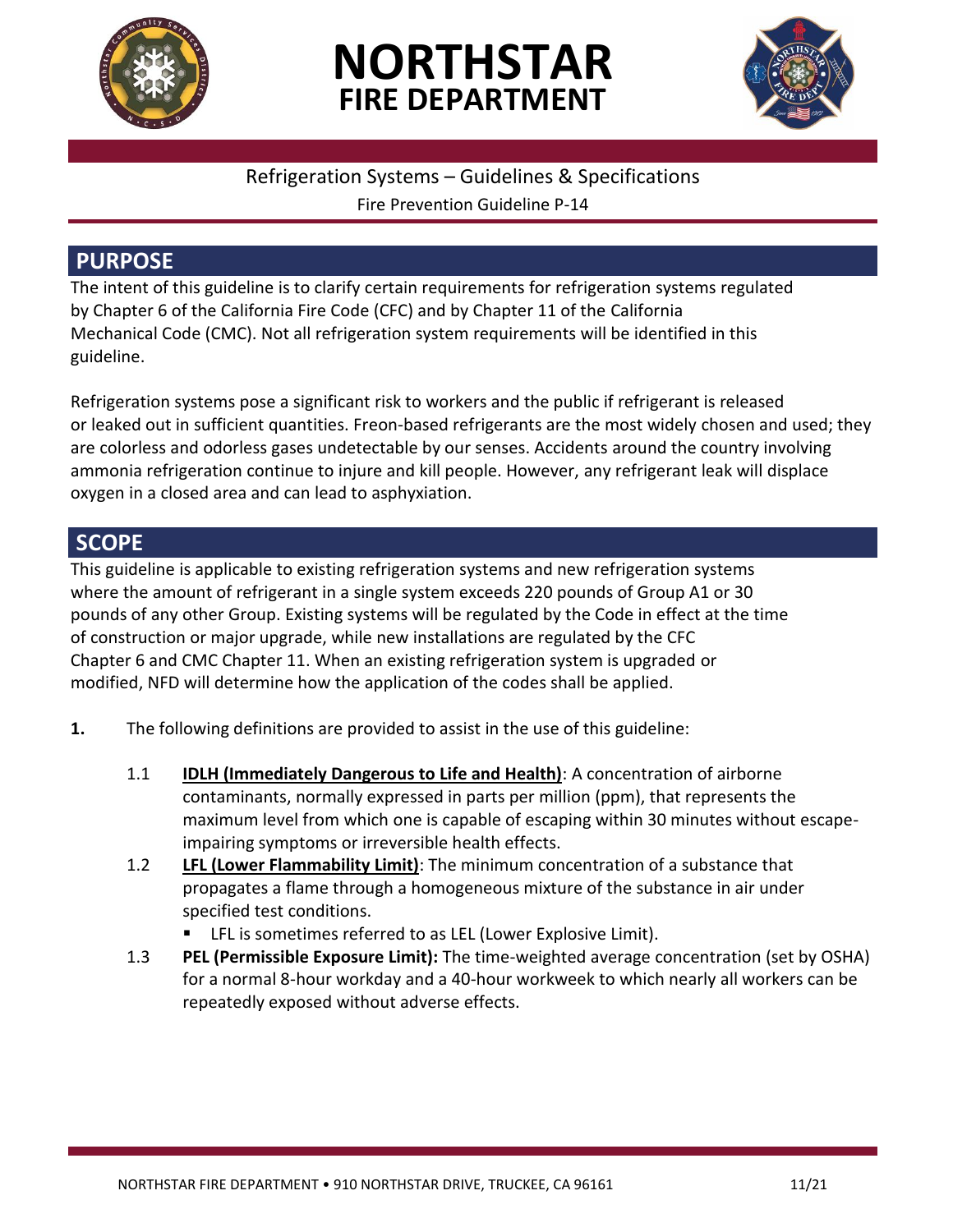#### Refrigeration Systems – Guidelines & Specifications Fire Prevention Guideline P-14

#### 1.4 **Classification**

- Refrigerants are classified into groups according to toxicity and flammability. A1, A2, A2L, A3 are flammable. B1, B2, B2L, B3 are toxic. Example: ammonia is a Class B2L while R-404A and R-507A are Class A1. The "L" designation is for slightly flammable.
- Toxicity Classification and Flammability Classifications are defined in the 2019 CMC.

#### **SUBMITTAL REQUIREMENTS**

Submit an electronic copy of the plans in PDF format to NFD. The plans/shop drawings shall contain the following information, when any of the sections involve this project.

- **1. Permits and Plans**: A permit is required to install or operate a mechanical refrigeration system if the amount in any single system is greater than 220 pounds of Group A1 refrigerants or 30 pounds of any other Group Installation, upgrade, retrofit, and modification plans of refrigeration systems shall be submitted for review to NFD prior to installation. The plans shall include the scope of work, design details, specifications of the system, and demonstrate full compliance with applicable codes and industry standards/guidelines (such as IIAR, ASHRAE, CFC, or Uniform Mechanical code [which is the base code for the CMC]). Any combination of these codes and/or standards are subject to approval by NFD.
	- 1.1 Access: Refrigeration systems shall be accessible to the fire department at all times as required by NFD. NFD recommends an approved Knox key box for machine rooms, compressor rooms or mechanical rooms (per CFC).
	- 1.2 Emergency Fire Control Box: Emergency fire control boxes are no longer required by the CFC or the CMC. Existing refrigeration systems are expected to maintain and test their fire control box. Removing or altering the fire control box shall be approved by NFD. The fire control box for existing ammonia refrigeration systems shall be in accordance with the Code in effect at the time of construction or major upgrade, and contain a compressor shut down switch, clear emergency instructions, and the refrigeration engineer's emergency 24 hour telephone contact numbers.
	- 1.3 Ammonia Refrigerant: Systems containing ammonia refrigerant that have an emergency vapor discharge to the atmosphere, must be through an approved treatment, flaring, or diffusion systems (2019 CFC 605.12.4). If another method of safe emergency discharge is currently in use such as a sanitary drain system, the business owner shall be required to show this drain is acceptable by the local sanitation authority.
	- 1.4 The following is a summary of significant machinery room safety features (per CFC Chapter 6):
		- Vapor leak detectors to have blue visual strobes in/out of exits
		- Vapor leak detectors to have local audible horns in/out of exits
		- Normal ventilation
		- Emergency purge ventilation
		- Automatic shutdown device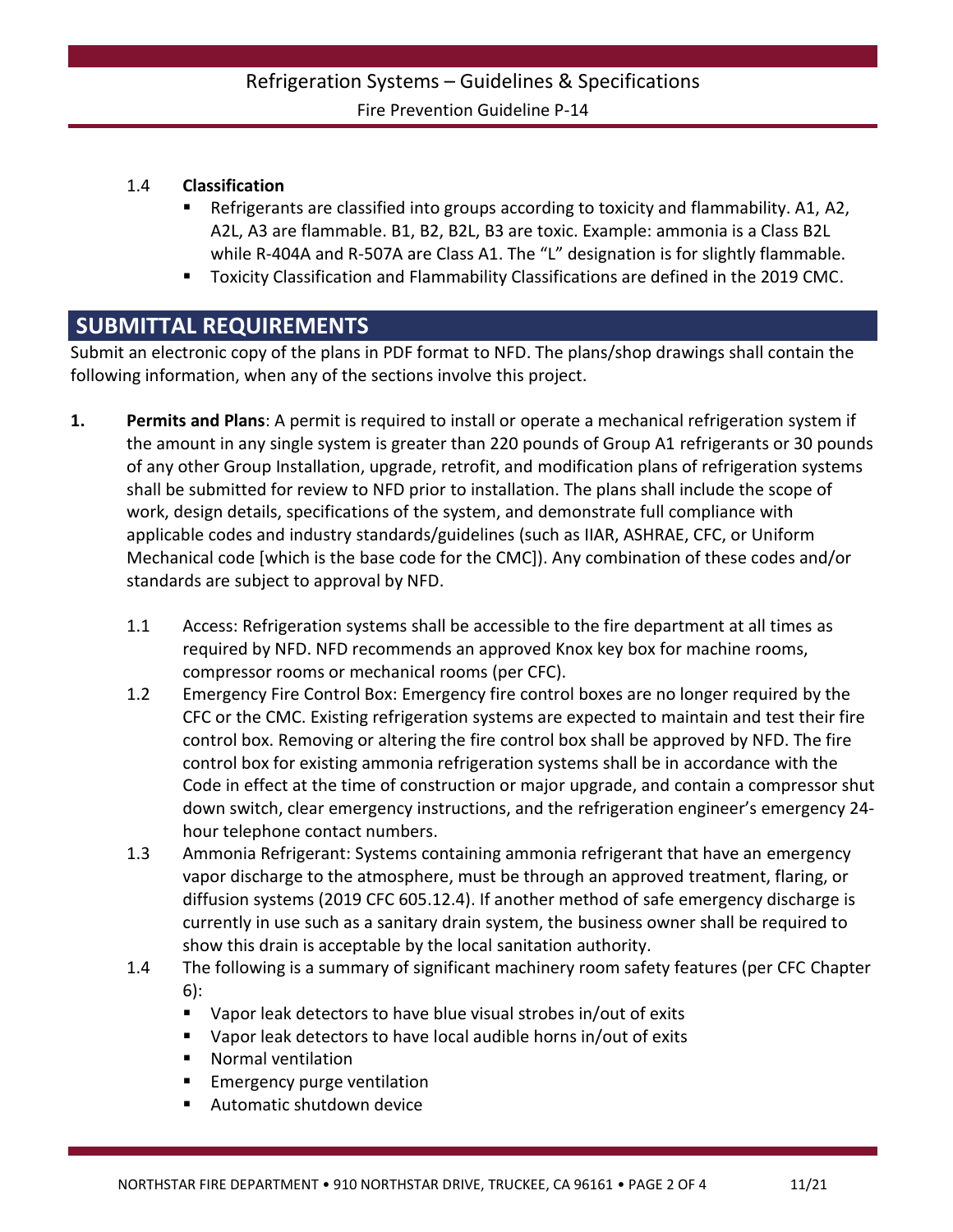#### Refrigeration Systems – Guidelines & Specifications Fire Prevention Guideline P-14

- Emergency shutdown device
- Exit door 36" width, swing outward, panic hardware, illuminated sign
- 1.5 Testing of Equipment: At the time of the final fire inspection, the owner/operator shall demonstrate that the leak detection, notification, automatic shutdown, and call-out features are functioning as per the plan design. It is the responsibility of the contractor to coordinate all trades for the inspections.
- **2. Leak Detection and Alarms**: This section's purpose is to provide additional direction in meeting the refrigerant alarm and detection requirements of the CFC and CMC.
	- 2.1 Enclosed Machinery Rooms require refrigerant alarm and detection systems.
	- 2.2 Walk-in freezers and coolers require refrigerant alarm and detection systems if refrigerant quantities exceed CMC Table 1102.3 amounts as indicated on the NFD Refrigerant Disclosure Form
	- 2.3 Refrigerant alarm and detection systems shall provide supervisory trouble and supervisory detection signals to an off-premises central monitoring station. The refrigerant alarm and detection systems should be connected to a security panel or local fire alarm/sprinkler monitoring system, or auto dialer directly to a refrigeration engineer with a maintenance contract.
	- 2.4 Refrigerant alarm and detection signals shall not activate fire alarm/sprinkler monitoring alarm devices. Only the blue-colored horn/strobes of the refrigerant alarm and detection system shall be activated by a refrigerant detector.
	- 2.5 NFD may require refrigeration trouble and/or detection signals as alarm signals (and dispatch first responders) if unusually hazardous conditions may result from a significant refrigerant leak.